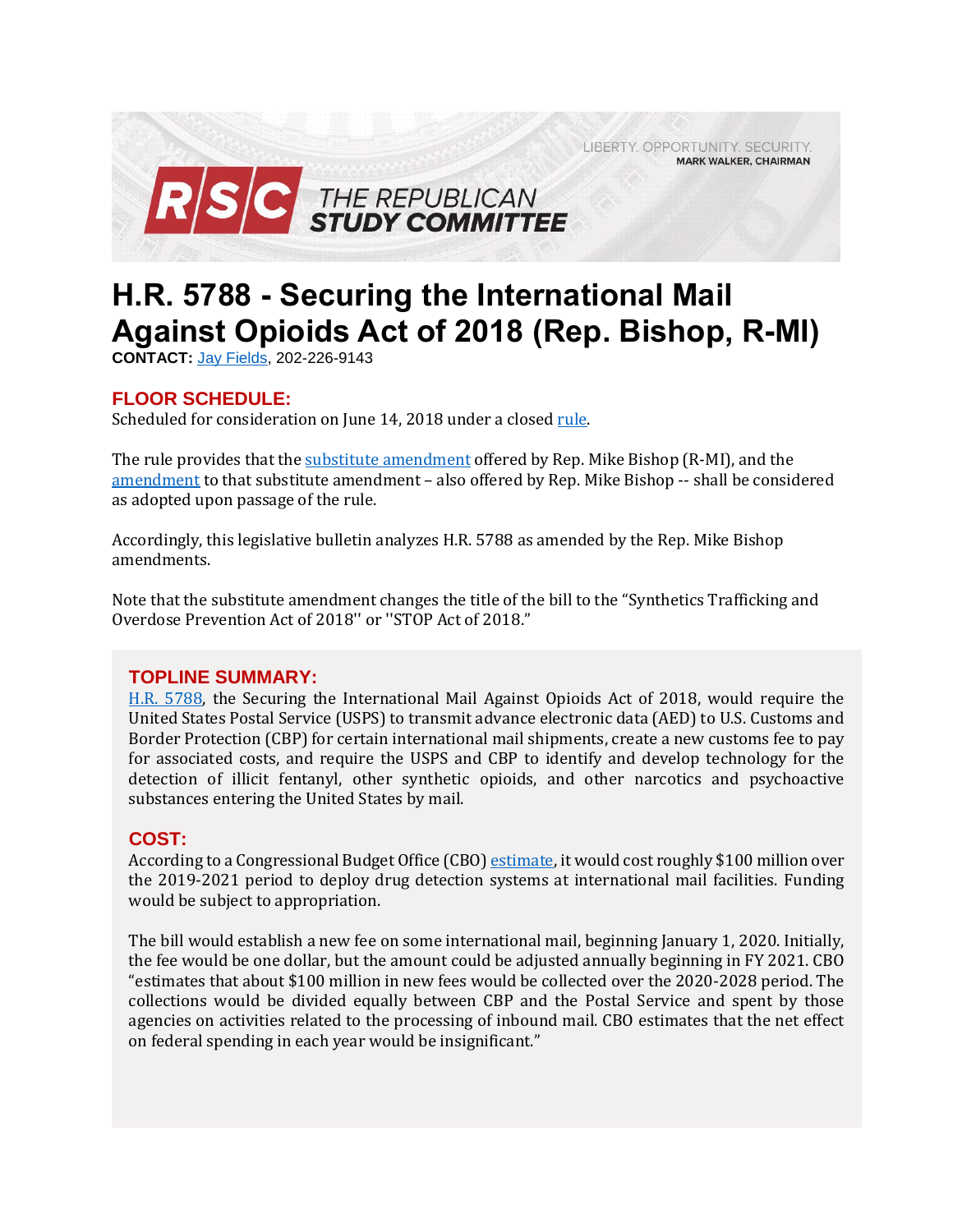## **CONSERVATIVE CONCERNS:**

- **Expand the Size and Scope of the Federal Government?** Yes, the bill would impose new requirements on the USPS that would cost \$100 million over the ten-year period. It would also create a new customs fee.
- **Encroach into State or Local Authority?** No.
- **Delegate Any Legislative Authority to the Executive Branch?** Yes, the bill would direct the Treasury to create regulations regarding the collection of certain international mail data, allow the CBP the discretion to exclude countries from data transmission duties, gives the USPS and CBP discretionary to take remedial actions instead of refusing shipment in certain situations, and gives CBP discretion to reduce and waive penalties against the USPS.
- **Contain Earmarks/Limited Tax Benefits/Limited Tariff Benefits?** No.

### **DETAILED SUMMARY AND ANALYSIS:**

The bill would require the Secretary of Treasury to promulgate regulations that would require the United States Postal Service (USPS) to transmit advance electronic data (AED) to U.S. Customs and Border Protection (CBP) for international shipments by the USPS. The AED requirements would be phased in with target percentages that increase over time. By the end of 2018, the percentage of shipments that would have to meet the AED requirement would be set at 70% overall, and 100% of shipments from China.

By the end of 2020, 100% of packages would have to meet the AED requirement. The bill would allow the Commissioner of CBP to exclude a country from the AED requirement if the Commissioner determines that a country does not have the capacity to collect and transmit advance electronic data, represents a low risk for shipments that violate relevant U.S. laws and regulations, and accounts for low volumes of mail shipments that can be effectively screened for compliance with relevant U.S. laws and regulations through an alternate means. The Commissioner would reevaluate such exclusions annually.

The USPS and CBP would be required to refuse shipments after December 31, 2020 that are not transmitted with required AED. The bill gives the USPS and CBP discretion to take remedial action instead of refusing shipment. Remedial action can include destruction, seizure, controlled delivery or other law enforcement initiatives, or correction of the failure to provide the information.

The bill would create, starting in 2020, a new customs fee of one dollar to be applied on Inbound Express Mail Service (EMS) items. Collected fees would be split between CBP and USPS, for the costs of customs processing associated with the new requirements. The fee could be adjusted annually beginning in FY 2021 to an amount commensurate with the costs of services provided in connection with the customs processing of Inbound EMS items.

The bill would require the Department of Homeland Security and USPS to jointly submit to Congress a report on compliance with the requirements established in this bill.

The bill would require the Department of Homeland Security and USPS to develop a joint strategic plan detailing specific performance measures for achieving transmission of AED and for the percentage of targeted mail presented by USPS to CBP for inspection. The bill would also require the Department of Homeland Security and USPS to develop a joint strategic plan detailing the extent to